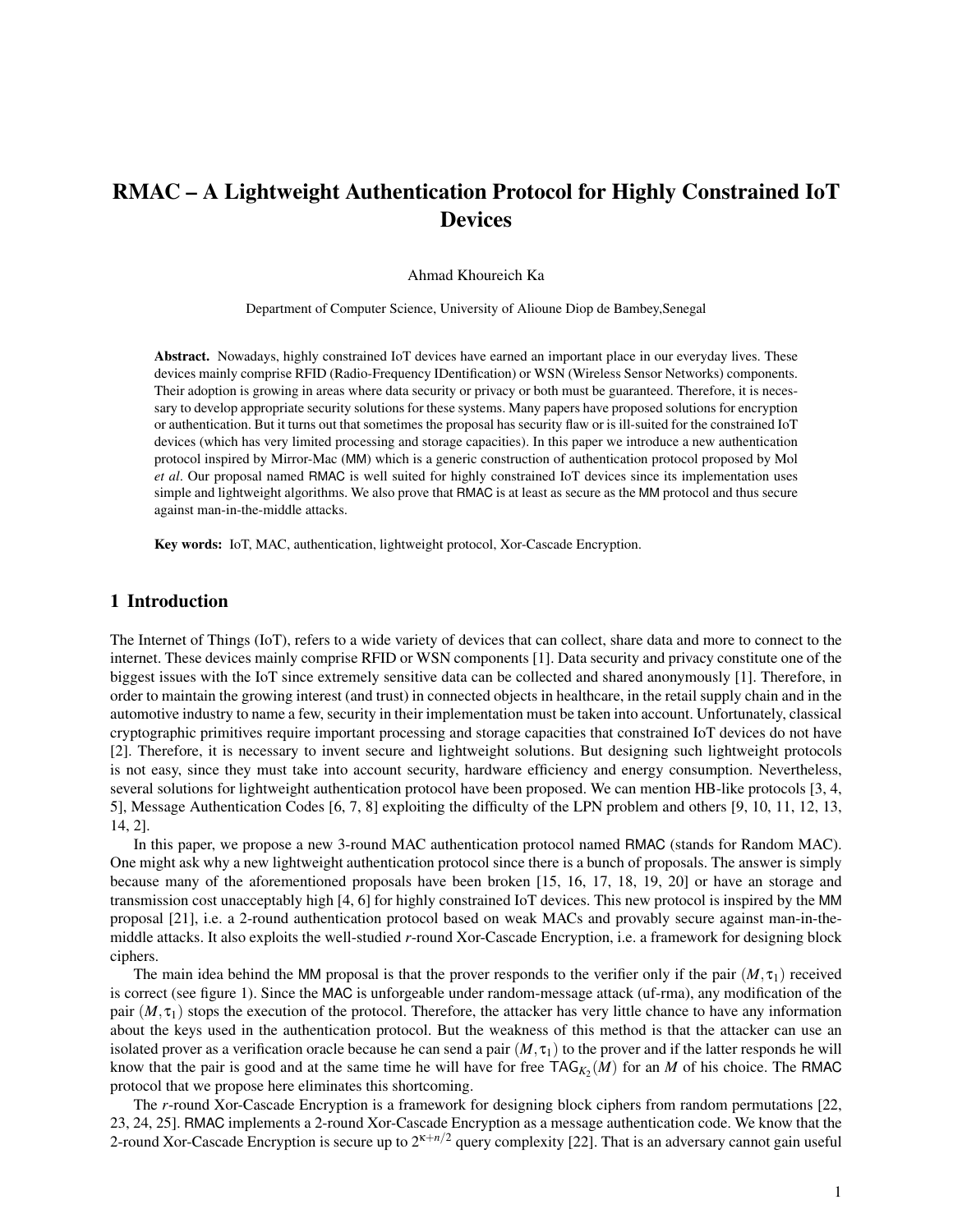information about the key with less than  $2^{k+n/2}$  queries to both the 2-round Xor-Cascade Encryption itself and to its inner permutations. But this threshold can be easily reached when the attacker has at his disposal a genuine prover. Therefore, in order to overcome this weakness, we execute a key establishment protocol before the core authentication protocol to renew the key at each authentication session.

This paper is structured as follows. A brief introduction is done in section 1 followed by some definitions in section 2. Section 3 presents existing work. Our RMAC protocol is described in section 4 followed by the security arguments that weighs in its favor in section 5. Finally, a conclusion is given in section 6.

# 2 DEFINITIONS

## 2.1 *r*-round Xor-Cascade Encryption

The *r*-round Xor-Cascade Encryption (which can also be seen as a Generalized Even-Mansour Cipher<sup>1</sup>) can be considered as a framework for building block ciphers from a set of random permutations. Consider an ensemble  $P = \{P_i\}_{i \in \{0,1\}^K}$  of random permutations of  $\{0,1\}^n$ , the *r*-round Xor-Cascade Encryption XC<sup>*r*</sup><sub>*P*</sub> with  $r \leq 2^{\kappa}$  defines a block cipher with message space  $\{0,1\}^n$  and key space  $\{0,1\}^{(r+1)n+\kappa r}$  as follow: given a key  $(k, w)$  where  $k = (k_0, k_1, \dots k_r) \in (\{0, 1\}^n)^{r+1}, w = (i_1, i_2, \dots i_r) \in (\{0, 1\}^{\kappa})^r$  and a message  $x \in \{0, 1\}^n$ ,

$$
\mathsf{XC}_\mathcal{P}^r(k, w, x) = k_r \oplus P_{i_r}(k_{r-1} \oplus P_{i_{r-1}}(\cdots P_{i_2}(k_1 \oplus P_{i_1}(k_0 \oplus x))\cdots))
$$
\n(1)

A considerable number of papers [22, 23, 24, 25] have shown that, in the model where the adversary is given oracle access to inner permutations  $P_i \in \mathcal{P}$  of her choice and their inverses and to the outer permutation  $XC_p^r$ , the security of the *r*-round Xor-Cascade Encryption approaches 2κ+*<sup>n</sup>* when *r* is increasing. Also other papers explored attacks on these constructions [27, 28, 29, 30].

#### 2.2 Message Authentication Codes

A message authentication code (MAC) is a triple of probabilistic polynomial-time algorithms (KGEN, TAG, VRFY) such that:

- 1. KGEN is the key generation algorithm. It takes as input a security parameter 1*<sup>n</sup>* and outputs a key *K* from a specified keyspace *K* .
- 2. TAG is the MAC tag generation algorithm (may be randomized). It takes as input a key *K* and a message *M* from a specified message space *M* and outputs a MAC tag  $\tau \leftarrow \text{TAG}_K(M)$ .
- 3. VRFY is the verification algorithm (assumed to be deterministic). It takes as input a key *K*, a message *M* and a MAC tag  $\tau$  and outputs a bit  $b = \text{VRFY}_K(M, \tau)$ . If the TAG algorithm is a cipher as in our RMAC protocol, VRFY outputs 1 if  $\tau = \text{TAG}_K(M)$  or 0 otherwise.

The security of a MAC is related to its resistance against forgery. The strongest notion of MAC security is suf-cma, that is strongly unforgeable under chosen-message attack. It refers to MACs for which any adversary has negligible chance to generate a valid MAC tag for a new message (a message whose MAC tag is not previously seen by the adversary) even if she has seen MAC tags for messages of its choosing. Our RMAC protocol is based on a weaker MAC (uf-rma MAC) that is a MAC which is unforgeable only under random-message attack. That is, the MAC is unforgeable if the adversary does not have the ability to perform chosen-message attack. The adversary can only see MAC tags for random messages (messages for which she has no control).

## 2.3 MITM secure authentication protocol

Man-in-the-middle (MITM) attacks are the most powerful attacks against authentication protocols [6]. The MITM adversary is allowed to interact several times (at will and even concurrently) with the prover and the verifier. An authentication protocol achieves MITM security if any MITM adversary cannot bring the verifier to accept.

 $1$  The Generalized Even-Mansour Cipher is a generalization of the one-round Even-Mansour schema [26].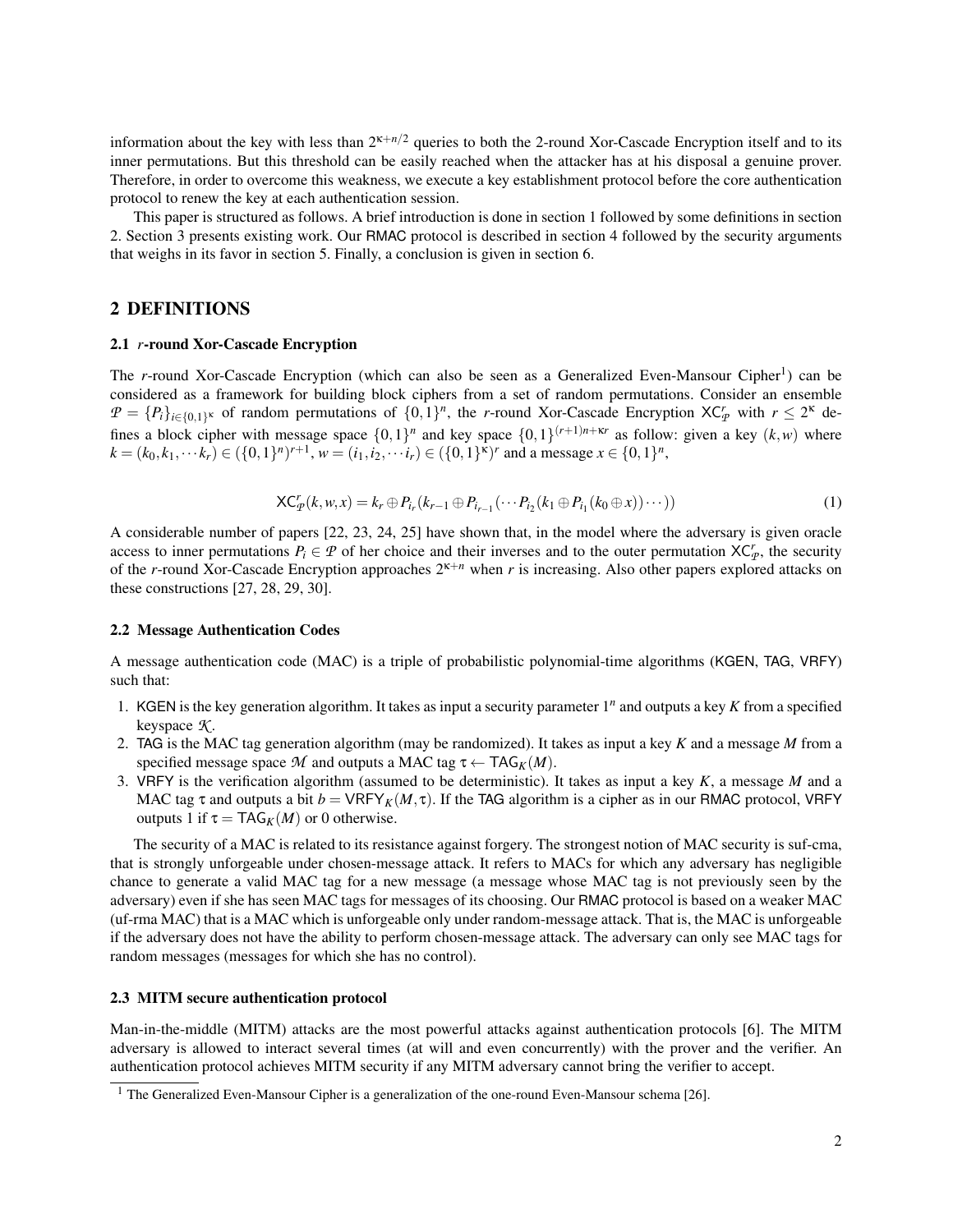## 3 EXISTING WORK

A number of works has been done on lightweight authentication protocols. There is HB-like protocols [3, 4, 5] which take advantage of the difficulty of solving the learning parity with noise (LPN) problem. The probabilistic nature of the verifier's final response (accepting or rejecting the prover) in HB-like protocols is generally exploited to develop attacks against them [17, 18, 19]. In addition, despite their attractive design, which implies low computing resource requirements, their communication cost is often very high. Thus, it is hard to see an efficient HB-like protocol secure against man-in-the-middle attacks. However, there are other lightweight authentication protocols based on MACs. For example SQUASH [2] based on the Rabin encryption scheme, and others based on the LPN problem [6, 7, 31]. The proposals of Kiltz *et al.* [6] are MAC-based authentication protocols exploiting the difficulty of the LPN problem. These protocols have the advantage of having a tight reduction to the LPN problem and therefore secure against manin-the-middle attacks. But they suffer from the large size of their keys and their large communication complexity. All these drawbacks make these protocols poorly suited for highly constrained IoT devices. More recent proposals have been made [9, 10, 11, 12] but it turns out that [9, 10] fail to achieve the claimed security level [15, 16]. The proposal of Mol *et al.* named Mirror-Mac (MM) [21] has caught our attention. MM is a generic construction of a 2-round MITM secure protocol (see figure 1). Mol *et al.* have proven that when instantiated with an uf-rma (unforgeable under randommessage attack) MAC, MM is secure even if the adversary interacts at will with an arbitrary number of both prover and verifier instances. That is the adversary has negligible chance to make the verifier to accept. Our proposal RMAC is inspired by MM.



Fig. 1. The generic MM construction of a 2-round MITM secure protocol proposed by Mol et al. [21]. using MAC = (KGen,TAG,VRFY) where the keys  $K_1$  and  $K_2$  are generated by KGen, TAG takes as input a key  $K$  and a message  $M$  in a message space  $M$  and outputs  $TAG_K(M)$  and VRFY takes as input a key K, a message M and a MAC tag  $\tau$  in the tag space  $T$  then outputs a decision  $VRFY_K(M, \tau) \in \{0, 1\}.$ 

## 4 THE NEW PROTOCOL

Traditionally, a MAC authentication is a 2 steps protocol. The verifier and the prover share a common secret *K*. The verifier sends a challenge *M* to the prover that calculates and returns the corresponding tag  $\tau \leftarrow \text{TAG}_{K_1}(M)$  to the verifier. The latter checks if the received tag is correct  $VRFY_{K_1}(M, \tau) = 1$  to accept the prover. For such a scheme to be secure it is necessary that the MAC be suf-cma since the adversary has a direct access to it and can make chosenmessage attacks. Such MACs are generally constructed from pseudorandom functions unusable in a highly constrained environment. A solution for highly constrained IoT devices is to use a MAC consisting of lightweight algorithms (certainly less sure than conventional MACs) and embed it in a protocol from which the adversary will not have a direct access to make chosen-message attacks. Therefore, the adversary is forced to be passive. It's that solution that we implement with this new protocol (RMAC).

RMAC is an authentication protocol that uses a 128-bit key and operates with 64-bit challenge and 64-bit response. In the rest of the paper, we set  $n = 64$ . RMAC is based on the two-round generic construction of a man-in-the-middle secure authentication protocol denoted MM introduced by Mol *et al.* [21]. But in our protocol the challenge is encrypted using a one-time pad prior to sending it to the prover and whatever the result of the verification of the pair  $(pfx_n(\beta), \tau_1)$ by the prover an *n*-bit string is returned to the verifier (see figures 1 and 2 for a graphical comparison of MM and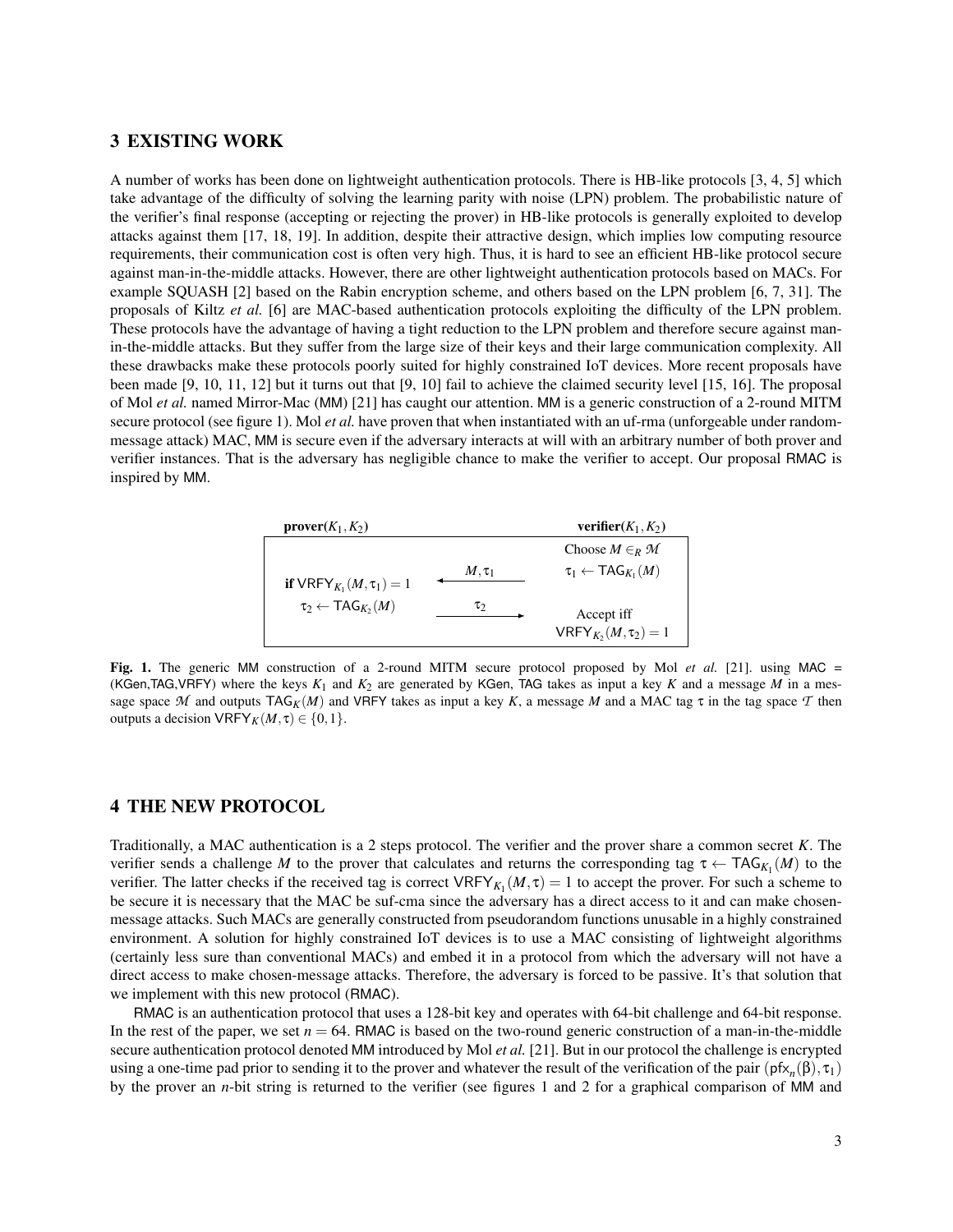RMAC). The RMAC protocol also uses a new implementation of a Xor-Cascade Encryption consisting of only two rounds as an uf-rma message authentication code. Using this small number of rounds guaranties low-latency and lowcost hardware implementation [32]. In the rest of this paper, we call Small-Cipher or SC that implementation of the 2-round Xor-Cascade Encryption.

We know from [22] that the 2-round Xor-Cascade Encryption is secure up to  $2^{k+n/2}$  query complexity. When such construction is implemented in highly constrained devices (this must be a lightweight implementation) with a fixed key, the security threshold of  $2^k n^2$  queries can be easily reached. Thus, in order to make such an attack difficult and burdensome, we renew the key with a lightweight key establishment protocol.

## 4.1 The Lightweight Key Establishment Protocol

The lightweight key establishment protocol we describe here is run before the core authentication protocol. Figure 2 shows how the key establishment protocol works. The two parties share a secret key *S* of size 2*n*. The prover begins by drawing uniformly at random  $\alpha$  from  $\{0,1\}^{2n}$  and then sends it to the verifier. They both compute  $S' =$  MixBits( $S, \alpha$ ) where MixBits is a mixing function. After that, the verifier draws uniformly at random  $\beta$  from  $\{0,1\}^{2n}$ , computes  $\beta' = \beta \oplus S'$  and sends the result to the prover. Finally the two parties derive two *n*-bit long secret keys  $K_1$  and  $K_2$  by using  $\Delta(\beta, S')$ . The function  $\Delta$  acts as a comb on  $\beta$  with *n* teeth randomly spaced, the space between the teeth is define by S' (see algorithm 1). Any secure lightweight mixing function can be used but here we propose to use the mixing function introduced in the Gossamer protocol because it has an extremely lightweight nature [14] (see below).

*The MixBits function*

```
Z = MixBits(X, Y)
Z = X;for(i=0; i < 32; i++) {
   Z = (Z>>1) + Z + Z + Y;
}
```
Algorithm 1:  $\Delta(X, S)$ . Deriving two bit strings  $K_1$  and  $K_2$  from *X* using *S* as a comb.

**Input:** Two 2*n*-bit strings  $X = x_1 \dots x_{2n}$  and  $S = s_1 \dots s_{2n}$ **Output:** Two *n*-bit strings  $K_1$  and  $K_2$ Processing: <sup>1</sup> Initialize *K*<sup>1</sup> ← null 2 Initialize  $K_2 \leftarrow$  null 3 Initialize  $b \leftarrow 0$  $\frac{1}{x}$  wt denotes Hamming weight  $\frac{x}{x}$ 4 if wt(S) > *n* then  $b \leftarrow 1$ 5 6 for  $i = 1 ... 2n$  do 7 | if  $s_i = b$  and  $|K_1| < n$  then 8 **K**<sub>1</sub> ← **K**<sub>1</sub> $|x_i$ 9 else  $K_2 \leftarrow K_2 ||x_i$ 10

### 4.2 Design Details of The Core Authentication Protocol

The prover and the verifier share a long-lived key *S* and two session keys  $K_1$  and  $K_2$  obtained from the lightweight key establishment protocol. The verifier draws a random 2*n*-bit string  $\beta$ , computes  $\beta' = \beta \oplus S'$  and  $\tau_1 = SC(pfx_n(\beta))$ (where *S'* is computed during the session key establishment protocol,  $pfx_n(\beta)$  is the prefix of length *n* of  $\beta$ ) then sends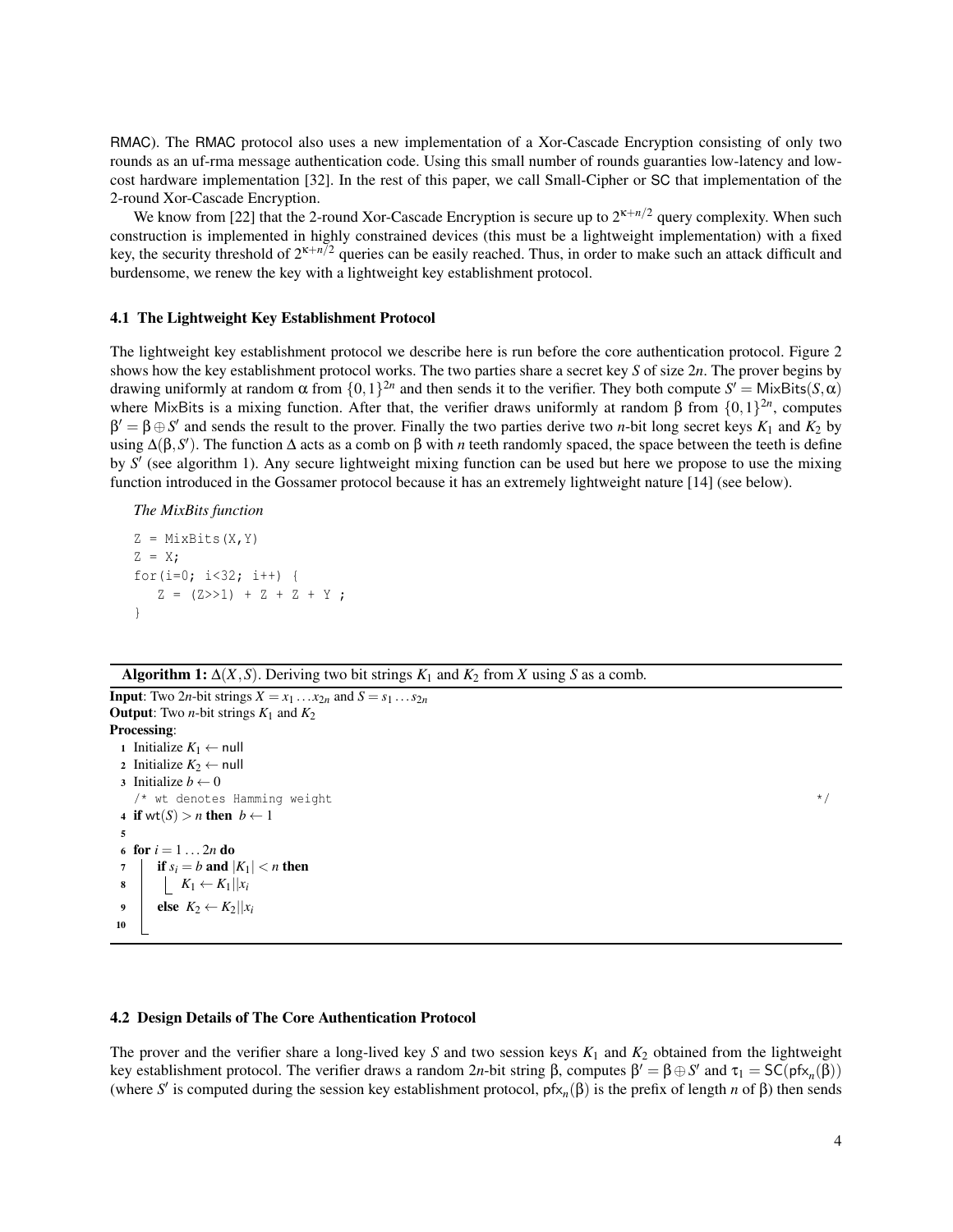$(\beta', \tau_1)$  to the prover. Upon receiving  $(\beta', \tau_1)$ , the prover checks whether  $\tau_1$  is equal to  $SC(pfx_n(\beta))$ , and if so, sends  $\tau_2 = SC(\tau_1)$  to the verifier, if not, sends a random *n*-bit string to the verifier. The latter accepts the prover if and only if  $\tau_2 = SC(\tau_1)$ .



**Fig. 2.** The RMAC Authentication Protocol using SC with keys  $K_1$ ,  $K_2$ ,  $S_1$  and  $S_2$ . pf $x_n(β)$  is the prefix of length *n* of  $β$ .

Now we present our Small-Cipher<sup>2</sup> (SC) which is an extremely lightweight implementation of the 2-round Xor-Cascade Encryption. It is used as a message authentication code (MAC) by RMAC. Its inner permutation is an SPnetwork denoted RBOX (stands for Random Box). Basically, an SP-network applies to its input (a plaintext and a key) many rounds of transformation each consisting of a random substitution of value of bits along the input text (using an S-box), a permutation of bit positions (using a P-box) and a key mixing. The P-boxes of SP-networks are usually a fixed permutation of the bit positions of state but here we introduce keyed one.

In the rest of this section, we successively present the S-box, the P-box, RBOX (the Small-Cipher inner permutation) and Small-Cipher itself.

The S-box. It consists of the 4-bit to 4-bit S-box borrowed from the ultra-lightweight block cipher PRESENT [33]. This S-box is designed with hardware efficiency in mind for resource-limited devices. The following table recalls its action in hexadecimal notation.

|  |              |                         | $\prec$ 1 | 145. |  | $61718$ | - Q | $\Delta$ $\Gamma$ $\Gamma$ |             |  |
|--|--------------|-------------------------|-----------|------|--|---------|-----|----------------------------|-------------|--|
|  | $\mathbf{h}$ | 6 R Q Q Q Q Q Q Q Q Q Q |           |      |  |         |     |                            | $4$   7   1 |  |

**The P-box.** Let  $L: \{0,1\}^n \times \{0,1\}^n \to \{0,1\}^n$  be the bit positions permutation we introduce here. That is for every  $K \in \{0,1\}^n$ ,  $L(K, \cdot)$  or  $L_K(\cdot)$  is a permutation on  $\{0,1\}^n$  that preserves the hamming weight of its input. The way that *L*<sup>K</sup>(·) computes the image of an input  $X \in \{0, 1\}^n$  is given by algorithm 2.

For a randomly chosen  $K \in \{0,1\}^n$ , the first plot from the top of figure 3 shows how  $L_K$  maps the original position of a bit of state to its new position. Note that the diffusion power of  $L_K$  is weak because some streak of consecutive bits of state are not perturbed. We can also see from the plotting two groups of points forming two superimposed slopes. Bits of *K*, which are equal to 1, give the group at the top and bits of *K*, which are equal to 0, give the group at the bottom. In order, to achieve a better diffusion, we can iterate *L<sup>K</sup>* a number of time. Figure 3 shows the improvement obtained by iterating *LK*.

 $<sup>2</sup>$  It must be clear that SC is used as an uf-rma MAC for our authentication protocol and we do not claim to offer it as block cipher</sup> for constrained environments.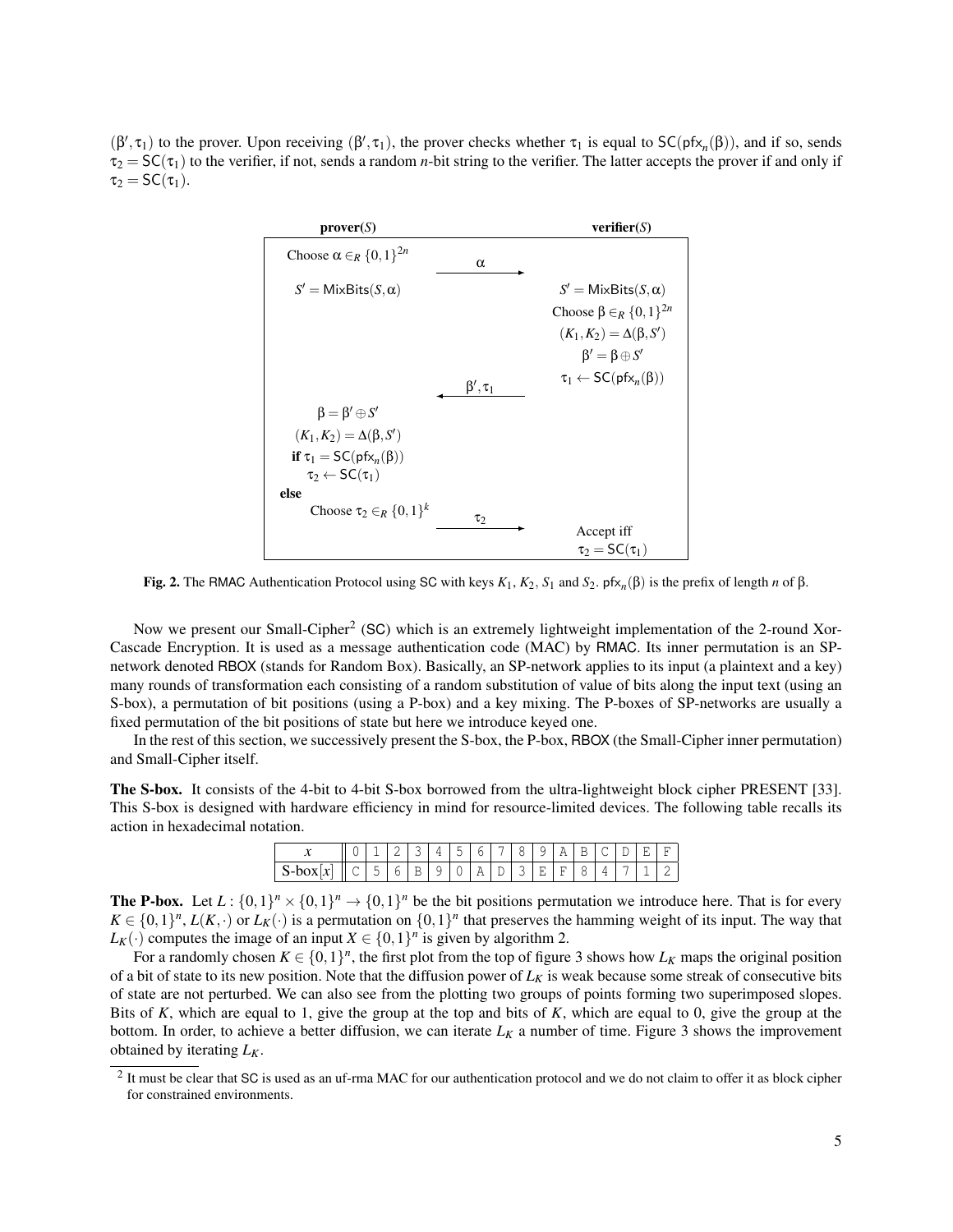Algorithm 2:  $L_K(X)$ . Bit positions permutation.

**Input:** Two *n*-bit strings  $K = k_1 \dots k_n$  and  $X = x_1 \dots x_n$ Output: An *n*-bit strings *Y* Processing: 1 Initialize  $Y_0$  ← null 2 Initialize  $Y_1 \leftarrow null$ 3 for  $i = 1 ... n$  do 4  $\int$  if  $k_i = 0$  then  $\begin{array}{c|c|c|c} \hline \text{5} & \text{matrix} & Y_0 \leftarrow Y_0 & \text{matrix} \end{array}$ 6 **else**  $Y_1 \leftarrow Y_1 || x_i$ 7 8  $Y \leftarrow Y_0 || Y_1$ 



**Fig. 3.** Improvement of the diffusion power by iterating  $L_K$  where K is the 64-bit string 93E6748D4E52787C<sub>16</sub>. From top to bottom we have the 1<sup>st</sup> to the 5<sup>th</sup> iteration of  $L_K$ .

Lemma 1 gives the relation that exists between the original position of a bit and its final position after *t* iterations of  $L_K$ . Also it becomes clear from lemma 1 that the more we iterate  $L_K$  the more the final position of a bit is unrelated to its original position but only depends on *K*.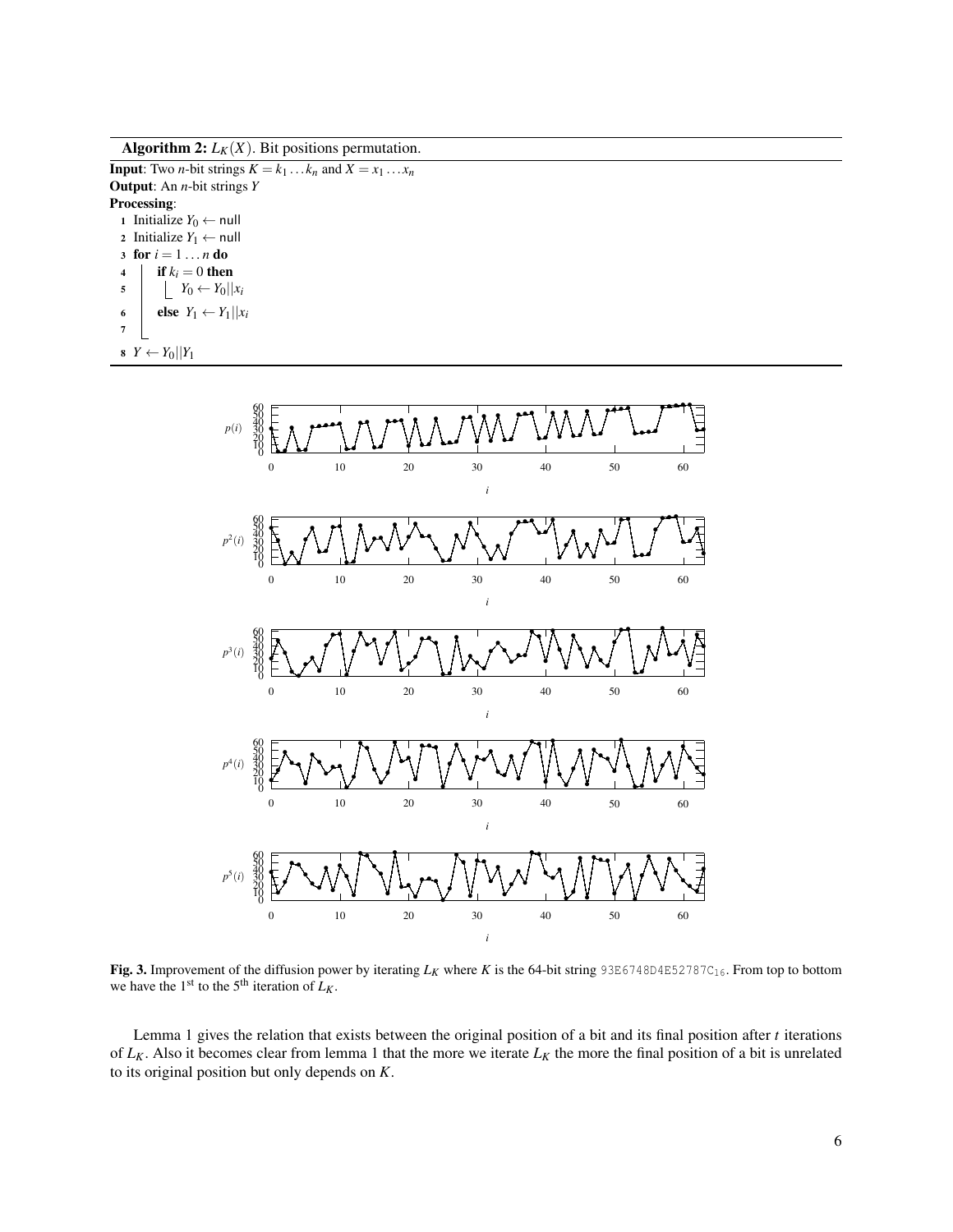The **RBOX**. It is composed of the S-box presented earlier surrounded by two iterated P-Box layers. Since our P-boxes are keyed, let  $K_1$  and  $K_2$  be two *n*-bit keys, therefore RBOX $_{K_1K_2}$  consists of five iterations of  $L_{K_1}$  followed by the S-box and five iterations of  $L_{K_2}$  (see figure 4 for a depiction of  $RBOX_{K_1K_2}$ ).



**Fig. 4.** RBOX $_{K_1K_2}$ . The P-boxes  $L_{K_1}$  and  $L_{K_2}$  are iterated five times.

The Small-Cipher (**SC**). In an initial phase, both the prover and the verifier hold the same 2*n*-bit secret key *S*. Let  $S_1 = \text{pfx}_n(S)$  and  $S_2 = \text{sfx}_n(S)$  be respectively the prefix of length *n* of *S* and the suffix of length *n* of *S*. From the execution of the lightweight key establishment protocol the two parties obtained two *n*-bit session keys *K*<sup>1</sup> and *K*2. Since it is only required in the iterated Even-Mansour cipher to have the 3-round keys to be 2-wise independent [34]. Then, by using the two independent *n*-bit permutations  $RBOX_{K_1S_1}$  and  $RBOX_{S_2K_2}$  and the round keys  $(K_1, K_1 \oplus K_2, K_2)$ we have our implementation of the 2-round Xor-Cascade Encryption depicted in Figure 5.



Fig. 5. Small-Cipher using keys  $K_1$ ,  $K_2$ ,  $S_1$  and  $S_2$ 

A comparison of RMAC with other authentication protocols is given in table 1.

Table 1. Storage and transmission cost of some authentication protocols. *Rabin crypto.* stands for Rabin cryptosystem, *qSDH* for q-Strong Diffie-Hellman, *PUF* for Physical Unclonable Function and *2-XC* for 2-round Xor Cascade Encryption. Values are given in bits.

| <b>Protocol</b>       | <b>Based on</b> | <b>Parameters</b>                          |      | Key storage Transmission cost                              |
|-----------------------|-----------------|--------------------------------------------|------|------------------------------------------------------------|
| $HB$ <sup>+</sup> [3] | <b>LPN</b>      | $K_x = 80; K_y = 512$                      | 592  | 690252                                                     |
| $HB$ <sup>#</sup> [4] | <b>LPN</b>      | $K_X = 80; K_Y = 512; m = 1164$            | 2918 | 1756                                                       |
| SQUASH-128 [2]        | Rabin crypto.   | $K=64$                                     | 64   | 96                                                         |
| $MMaSDH$ [21]         | qSDH            | $(g,K) \in \mathbb{G} \times \mathbb{Z}_n$ | 9    | $(M, \tau_1, \tau_2) \in \mathbb{Z}_p \times \mathbb{G}^2$ |
| ETAPI11               | Dynamic Token   | $a = b = 16, u = 10, v = 6$                | 288  | 64                                                         |
| $H$ protocol[12]      | PUF             | $P_n$ , FID, $K_n$                         | 288  | 576                                                        |
| <b>RMAC</b>           | $2-XC$          | $S = 128$                                  | 128  | 384                                                        |
|                       |                 |                                            |      |                                                            |

## 5 SECURITY ARGUMENTS

In this section, we present the security analysis of SC and provide security proofs for RMAC.

### 5.1 Security of **SC**

The Structure of **SC**. SC is an implementation of the 2-round Xor-Cascade Encryption using RBOX as its inner permutation. The 2-round Xor-Cascade Encryption is secure up to  $2^{\kappa+n/2}$  query complexity [22]. For SC,  $\kappa = 2n$  thus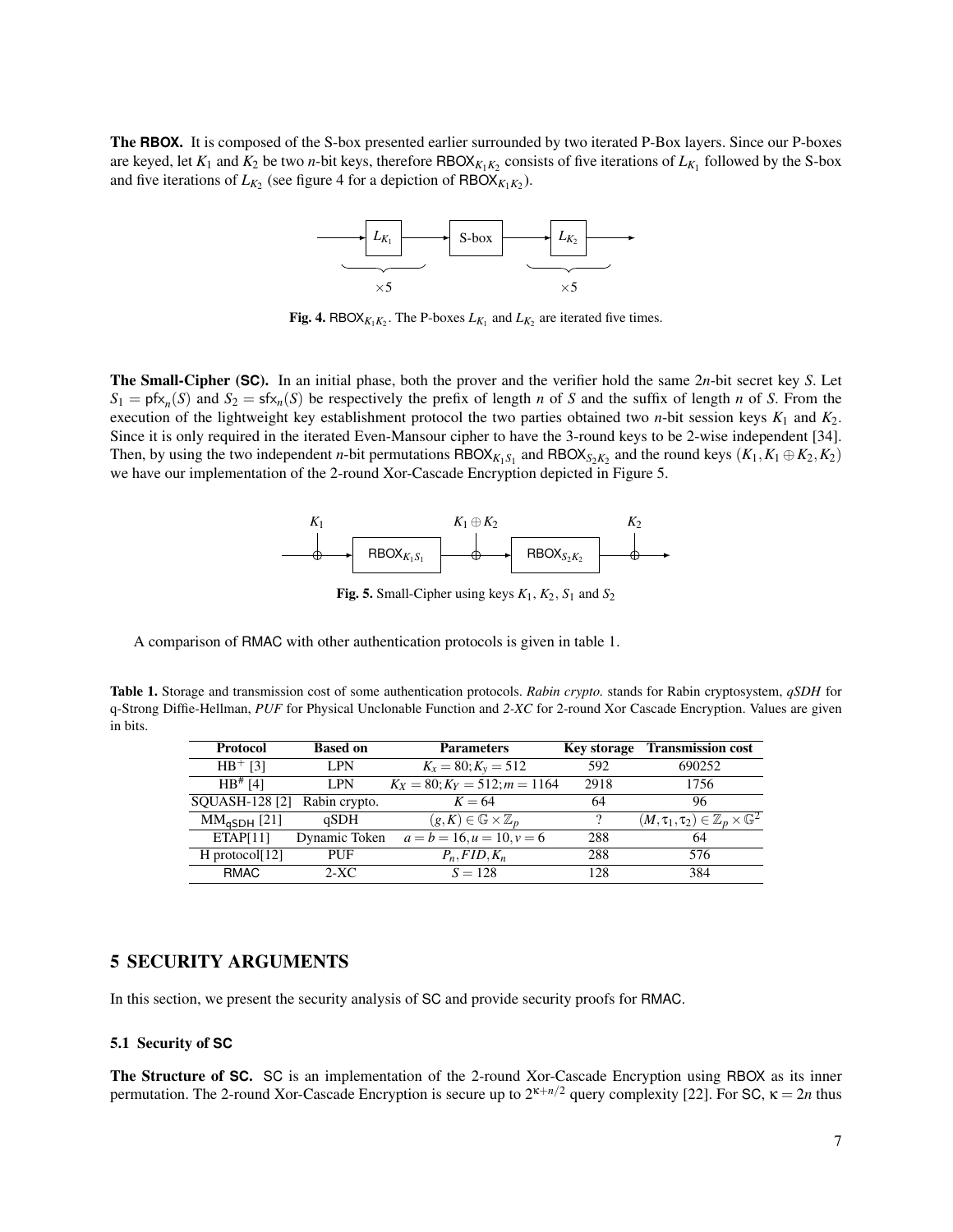SC is theoretically secure up to  $2^{5n/2}$  queries to the underlying RBOXes and to SC itself. This bound is theoretical since the RBOXes cannot be considered as random permutations. This is why it is advantageous to change the RBOXes keys at each execution of RMAC. Also, note that through RMAC it is difficult for an adversary to make a chosen plaintext attack (and even more difficult a chosen ciphertext attack) against SC.

Resistance to Linear and Differential Cryptanalysis. Linear and differential cryptanalysis [35, 36] are among the most famous tools used to analyze the security of a block cipher. But those cryptanalysis tools are heavily dependent on the S-boxes involved in the linear approximation or in the differential characteristic as we traverse the SP-network (the so-called active S-boxes). Theorem 1 implies that, using the iterated linear layer  $L_K$  with a secret key  $K$  makes complex to follow a bit of state through the SP-network. Therefore, it is very unlikely to determine the active S-boxes which are crucial to linear and differential cryptanalysis.

**Lemma 1.** Let  $t \ge 0$  be an integer, i be the position of a bit of state and  $p^t(i)$  its position after t iterations of  $L_K$ .

$$
p^{t}(i) = i \prod_{r=0}^{t-1} (1 - k_{p^{r}(i)}) + \sum_{r=0}^{t-1} \left[ \left( k_{p^{r}(i)}(n - w + 2w_{p^{r}(i)}) - w_{p^{r}(i)} \right) \prod_{u=r+1}^{t-1} (1 - k_{p^{u}(i)}) \right]
$$
(2)

*Where*  $k_{p^r(i)}$  *is the bit at position p<sup>r</sup>(<i>i*) *of K, w the Hamming weight of K and*  $w_{p^r(i)}$  *the Hamming weight of the prefix of length p<sup>r</sup>* (*i*) *of K.*

*Proof.* We prove lemma 1 using the induction principle.

For  $t = 0$  we have  $p^0(i) = i$ . Thus equation 2 is true for  $t = 0$ .

Now we assume  $t > 0$  and show that equation 2 holds for  $t + 1$  iterations of  $L_K$ . From algorithm 1 we have:

$$
p(i) = \begin{cases} i - w_i & \text{if } k_i = 0\\ n - w + w_i & \text{otherwise} \end{cases}
$$

which leads to:

$$
p(i) = i(1 - k_i) + k_i(n - w + 2w_i) - w_i
$$

So

$$
p^{t+1}(i) = p^{t}(i)(1 - k_{p^{t}(i)}) + k_{p^{t}(i)}(n - w + 2w_{p^{t}(i)}) - w_{p^{t}(i)}
$$

By supposing that equation 2 is true, we have:

$$
p^{t+1}(i) = \left[ i \prod_{r=0}^{t-1} (1 - k_{p^r(i)}) + \sum_{r=0}^{t-1} \left[ (k_{p^r(i)}(n - w + 2w_{p^r(i)}) - w_{p^r(i)}) \prod_{u=r+1}^{t-1} (1 - k_{p^u(i)}) \right] (1 - k_{p^t(i)})
$$
  
+  $k_{p^t(i)}(n - w + 2w_{p^t(i)}) - w_{p^t(i)}$   
=  $i(1 - k_{p^t(i)}) \prod_{r=0}^{t-1} (1 - k_{p^r(i)}) + (1 - k_{p^t(i)}) \sum_{r=0}^{t-1} \left[ (k_{p^r(i)}(n - w + 2w_{p^r(i)}) - w_{p^r(i)}) \prod_{u=r+1}^{t-1} (1 - k_{p^u(i)}) \right]$   
+  $k_{p^t(i)}(n - w + 2w_{p^t(i)}) - w_{p^t(i)}$   
=  $i \prod_{r=0}^{t} (1 - k_{p^r(i)}) + \sum_{r=0}^{t-1} \left[ (k_{p^r(i)}(n - w + 2w_{p^r(i)}) - w_{p^r(i)}) \prod_{u=r+1}^{t} (1 - k_{p^u(i)}) \right]$   
+  $k_{p^t(i)}(n - w + 2w_{p^t(i)}) - w_{p^t(i)}$   
=  $i \prod_{r=0}^{t} (1 - k_{p^r(i)}) + \sum_{r=0}^{t} \left[ (k_{p^r(i)}(n - w + 2w_{p^r(i)}) - w_{p^r(i)}) \prod_{u=r+1}^{t} (1 - k_{p^u(i)}) \right]$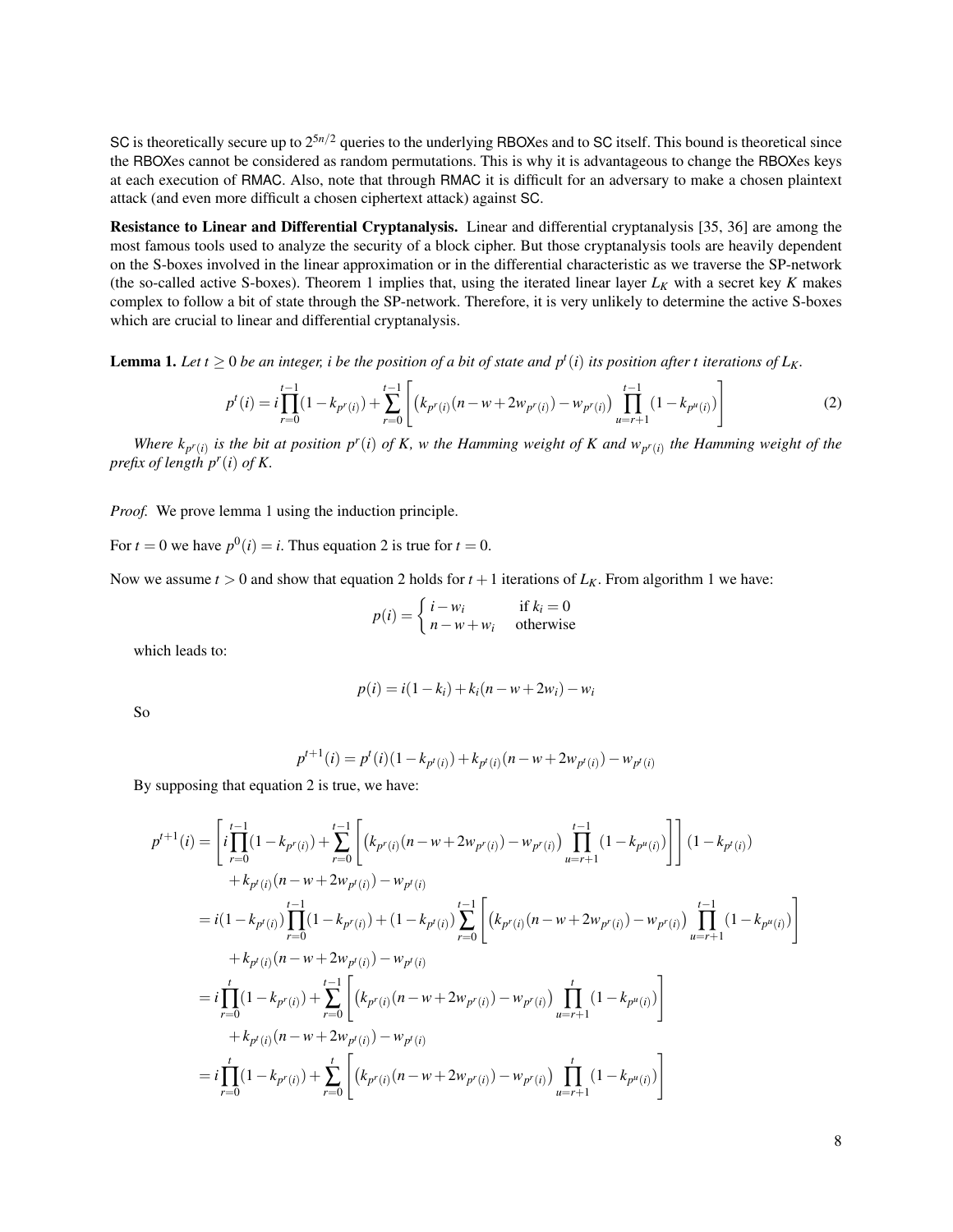This final equation completes the proof.

Theorem 1. *If K is secret, then after three iterations of L<sup>K</sup> the position of a bit of state is no longer related to its original position but depends only on fixed unknown data (as they are determined by K).*

*Proof (Sketch of the proof)*. We show that the term  $i \prod_{r=0}^{t-1} (1 - k_{p^r(i)})$  on the right-hand side of the equation given by lemma 1 vanishes after 3 iterations of *LK*.

The positions  $p^r(i)$  for  $0 \le r \le t-1$  of bits of *K* are not independent but the corresponding bits are independent since all bits of *K* are drawn uniformly at random from  $\{0,1\}$ . Hence  $1-k_{p'(i)}$  for  $0 \le r \le t-1$  can be considered as a random variable with equal probability of taking value 0 or 1. We know from [37] that when we draw uniformly at random *t* bits, the longest streak of consecutive 1 we expect to have is  $\Theta(\log_2 t)$ . Therefore, for  $t \ge 3$  there is necessarily some *u* in the set of integer  $\{0, \dots, t-1\}$  for which  $1-k_{p^u(i)} = 0$ .

Resistance to Algebraic Attacks. Algebraic attacks are known plaintext attacks. The adversary expresses the whole cipher as a system of multivariate algebraic equations and then tries to solve it using known plaintext-ciphertext pairs in order to recover the secret key. SC is a 2-round cipher that uses a 4-bit to 4-bit S-box and operates on 64-bit block. Each S-box can be described by 21 equations in 8 variables (4 inputs and 4 outputs). Therefore, SC can be expressed as a system of 672 multivariate equations in 256 variables. The number of equations is not impressive. However, the difficulty of using an algebraic attack against SC relies on the fact that it will not be easy (as theorem 1 implies) to bind the input variables of the S-boxes of the first round to the bits of the plaintext, to bind the output variables of the S-boxes of the first round to the input variables of the S-boxes of the second round and to bind the output variables of the S-boxes of the second round to the bits of the ciphertext. Consequently, it is very unlikely that algebraic attack be effective against SC.

### 5.2 Security of **RMAC**

Security of The Lightweight Key Establishment Protocol Any modification on α will only change the way that *K*<sup>1</sup> and  $K_2$  are extracted from  $\beta$ . A modification of  $\alpha$  will also change the value of  $\beta'$  (which is a one-time pad encryption of β) transmitted to the prover by the verifier. Since β is drawn uniformly at random from  $\{0,1\}^{2n}$ , the attacker derives no benefit from its actions on α.

Security of The Core Authentication Protocol The following theorem states that RMAC has the same resistance to MITM attacks as MM.

Theorem 2. *If MM instantiated with an uf-rma MAC is a man-in-the-middle secure authentication protocol, then RMAC instantiated with the same type of MAC is a man-in-the-middle secure authentication protocol.*

*Proof.* For this proof, we use the reduction technique. That is from an instance of the MM protocol we simulate an instance of the RMAC protocol. And show that if there is a MITM adversary that has a non-negligible advantage on RMAC, it can be used to mount a MITM attack against MM with a non-negligible success probability.

Now, let *A* be a MITM probabilistic polynomial-time adversary attacking RMAC with a non-negligible success probability. We construct a MITM probabilistic polynomial-time adversary  $A'$  that attempts to attack MM. So, from an instance of the MM protocol,  $\mathcal{A}'$  simulates for  $\mathcal{A}$  an instance of RMAC as follows:

- 1. *A'* begins by drawing uniformly at random  $\alpha$  from  $\{0,1\}^{2n}$  and sends it to *A*.
- 2. Upon receiving  $(r, \tau_1)$  from the MM verifier, A' draws uniformly at random r' from  $\{0,1\}^n$  and sends  $(r||r', \tau_1)$ to *A*. Since in the RMAC protocol  $pfx_n(\beta')$  is unrelated to  $sfx_n(\beta')$  and  $\beta'$  is obtained from a one-time pad of two unknown bit strings, the view of *A* in this step is identically distributed to the view it has from the second step of RMAC.
- 3. *A'* finishes the simulation by forwarding  $\tau_2$  received from the MM prover to *A*, or if it doesn't receive nothing, sends a uniformly and randomly selected *n*-bit string to *A*. Since the MAC is uf-rma, the adversary is not allowed to see MAC tags for chosen messages. Therefore, it will not be able to distinguish  $\tau_1 = TAG_{K_1}(r)$  from  $\tau_2 = TAG_{K_1}(\tau_1)$ . Thus, the view of *A* in this step is identically distributed to the view it has from the final step of RMAC.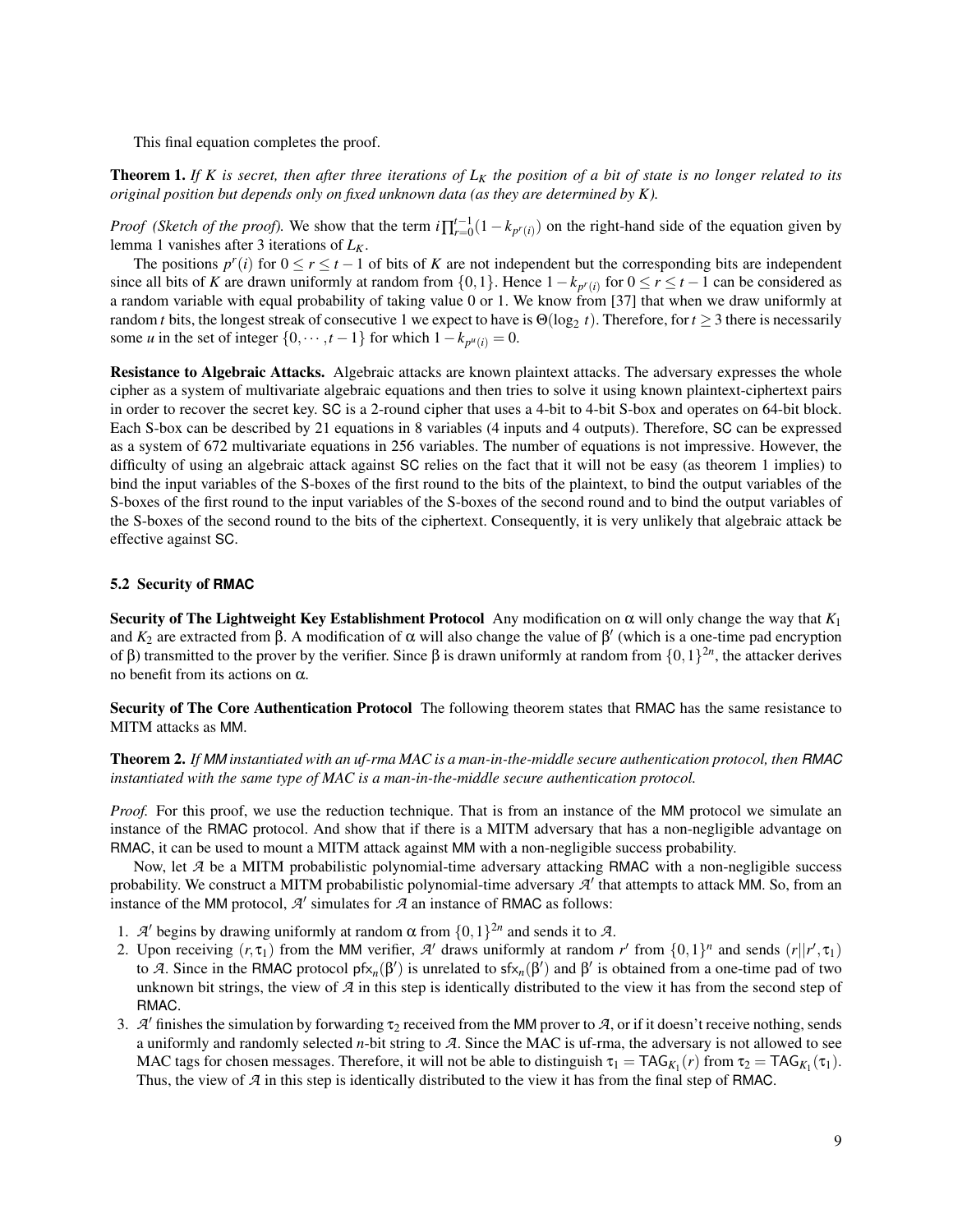We claim that this simulation is correct since the view of  $A$  when used as a sub-routine by  $A'$  is identically distributed to the view it has when it interacts directly with RMAC. In conclusion,  $A$  has the same advantage over RMAC as  $A'$  has over MM (which is negligible [21]).

Encapsulating the challenge in  $\beta'$  using the one-time pad encryption reduces the security requirements on SC. Therefore, even if the attacker succeeded in finding a valid message-tag pair  $(m, \tau)$ , it has very little chance to reach the next step of the protocol since it will not know how to encapsulate  $m$  in  $\beta'$ . Another aspect that reinforces the security of our protocol is that the prover returns a response to the verifier regardless the outcome of the verification  $(pfx_n(\beta), \tau_1)$ . This prevents the attacker from using the RMAC prover as a verification oracle since it has no way of detecting a change in the behavior of the RMAC prover following the outcome of the verification of the pair  $(\beta', \tau_1)$ . This is a one more security element that our protocol RMAC has over the MM protocol. All this, allows us to say that our protocol can be seen as a generic construction (SC can be replaced by a uf-rma MAC) at least as secure as MM which is a man-in-the-middle secure authentication protocol.

# 6 CONCLUSION

In this paper, we have presented RMAC a new lightweight MAC authentication protocol for highly constrained IoT devices. RMAC consists of ultra-lightweight algorithms and takes advantage — but also adds some extra steps of the design of MM, a two-round generic construction secure against man-in-the-middle attacks introduced by Mol *et al*. It also uses a new implementation of the extensively studied 2-round Xor-Cascade Encryption as a message authentication code. Although SC is not intended to be a block cipher for resource constrained devices, we have shown that it is resistant to linear or differential cryptanalysis and to algebraic attacks. When viewed as a generic construction (SC replaced by an unforgeable under random-message attack MAC), RMAC is proven to be a secure MITM three rounds authentication protocol.

## References

- [1] L. David, R. Ammar, and M. Monique. "The Internet of Things". In: *The Internet Protocol Journal* 15 (2012), pp. 10–19. ISSN: 1944-1134. URL: https : / / www . cisco . com / c / dam / en \_ us / about / ac123 / ac147 / archived\_issues/ipj\_15-3/ipj\_15-3.pdf.
- [2] A. Shamir. "SQUASH A New MAC with Provable Security Properties for Highly Constrained Devices Such as RFID Tags". In: *Fast Software Encryption*. Ed. by K. Nyberg. Berlin, Heidelberg: Springer Berlin Heidelberg, 2008, pp. 144–157. ISBN: 978-3-540-71039-4.
- [3] A. Juels and S. A. Weis. "Authenticating Pervasive Devices with Human Protocols". In: *Advances in Cryptology – CRYPTO 2005*. Ed. by V. Shoup. Berlin, Heidelberg: Springer Berlin Heidelberg, 2005, pp. 293–308. ISBN: 978-3-540-31870-5.
- [4] H. Gilbert, M. J. B. Robshaw, and Y. Seurin. "Increasing the Security and Efficiency of HB+". In: *Advances in Cryptology – EUROCRYPT 2008*. Ed. by N. Smart. Berlin, Heidelberg: Springer Berlin Heidelberg, 2008, pp. 361–378. ISBN: 978-3-540-78967-3.
- [5] P. Rizomiliotis and S. Gritzalis. "GHB#: A Provably Secure HB-Like Lightweight Authentication Protocol". In: *Applied Cryptography and Network Security*. Ed. by F. Bao, P. Samarati, and J. Zhou. Berlin, Heidelberg: Springer Berlin Heidelberg, 2012, pp. 489–506. ISBN: 978-3-642-31284-7.
- [6] E. Kiltz et al. "Efficient Authentication from Hard Learning Problems". In: *Journal of Cryptology* 30.4 (Oct. 1, 2017), pp. 1238–1275. ISSN: 1432-1378. DOI: 10.1007/s00145-016-9247-3. URL: https://doi.org/10. 1007/s00145-016-9247-3.
- [7] S. Heyse et al. "Lapin: An Efficient Authentication Protocol Based on Ring-LPN". In: *Fast Software Encryption*. Ed. by A. Canteaut. Berlin, Heidelberg: Springer Berlin Heidelberg, 2012, pp. 346–365. ISBN: 978-3-642- 34047-5.
- [8] V. Lyubashevsky and D. Masny. "Man-in-the-Middle Secure Authentication Schemes from LPN and Weak PRFs". In: *Advances in Cryptology – CRYPTO 2013*. Ed. by R. Canetti and J. A. Garay. Berlin, Heidelberg: Springer Berlin Heidelberg, 2013, pp. 308–325. ISBN: 978-3-642-40084-1.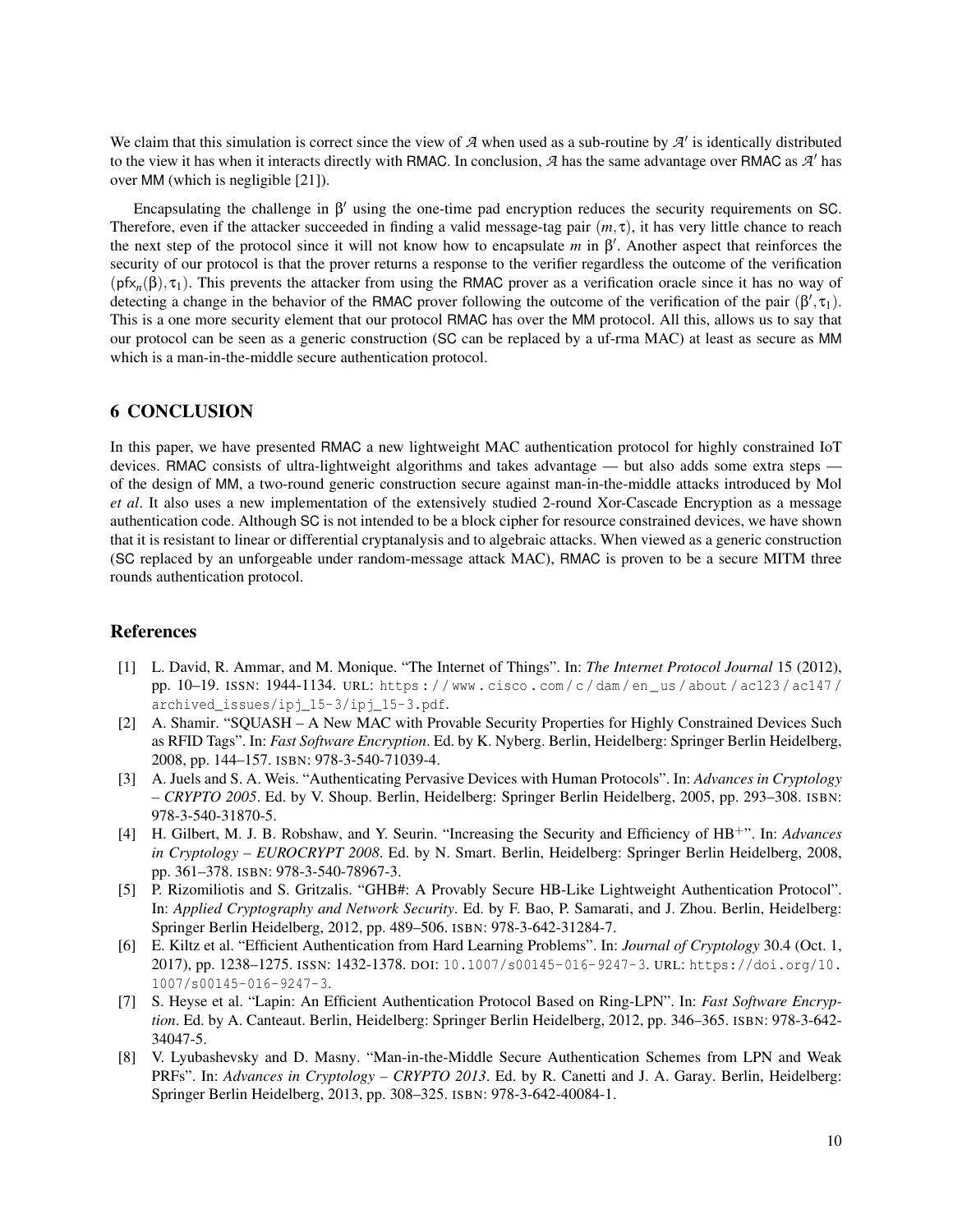- [9] K. Fan et al. "Lightweight RFID Protocol for Medical Privacy Protection in IoT". In: *IEEE Transactions on Industrial Informatics* 14.4 (Apr. 2018), pp. 1656–1665. ISSN: 1551-3203. DOI: 10.1109/TII.2018.2794996.
- [10] D. Liu et al. *Compact-LWE: Enabling Practically Lightweight Public Key Encryption for Leveled IoT Device Authentication*. Cryptology ePrint Archive, Report 2017/685. 2017. URL: https://eprint.iacr.org/2017/ 685.
- [11] M. Chen, S. Chen, and Y. Fang. "Lightweight Anonymous Authentication Protocols for RFID Systems". In: *IEEE/ACM Transactions on Networking* 25.3 (June 2017), pp. 1475–1488. ISSN: 1063-6692. DOI: 10.1109/ TNET.2016.2631517.
- [12] H. Xu et al. "A Lightweight RFID Mutual Authentication Protocol Based on Physical Unclonable Function". In: *Sensors* 18.3 (2018). ISSN: 1424-8220. DOI: 10.3390/s18030760. URL: http://www.mdpi.com/1424- 8220/18/3/760.
- [13] J. Y. Lee, W. C. Lin, and Y. H. Huang. "A lightweight authentication protocol for Internet of Things". In: *2014 International Symposium on Next-Generation Electronics (ISNE)*. May 2014, pp. 1–2. DOI: 10.1109/ISNE. 2014.6839375.
- [14] P. Peris-Lopez et al. "Advances in Ultralightweight Cryptography for Low-Cost RFID Tags: Gossamer Protocol". In: *Information Security Applications*. Ed. by K.-I. Chung, K. Sohn, and M. Yung. Berlin, Heidelberg: Springer Berlin Heidelberg, 2009, pp. 56–68. ISBN: 978-3-642-00306-6.
- [15] S. F. Aghili and H. Mala. *Security Analysis of Fan et al. Lightweight RFID Authentication Protocol for Privacy Protection in IoT*. Cryptology ePrint Archive, Report 2018/388. 2018. URL: https://eprint.iacr.org/ 2018/388.
- [16] D. Xiao and Y. Yu. "Cryptanalysis of Compact-LWE and Related Lightweight Public Key Encryption". In: *Sec. and Commun. Netw.* 2018 (Mar. 2018). ISSN: 1939-0114. DOI: 10.1155/2018/4957045. URL: https: //doi.org/10.1155/2018/4957045.
- [17] H. Gilbert, M. J. B. Robshaw, and Y. Seurin. "Good Variants of HB + Are Hard to Find". In: *Financial Cryptography and Data Security*. Ed. by G. Tsudik. Berlin, Heidelberg: Springer Berlin Heidelberg, 2008, pp. 156–170. ISBN: 978-3-540-85230-8.
- [18] D. Frumkin and A. Shamir. *Un-Trusted-HB: Security Vulnerabilities of Trusted-HB*. Cryptology ePrint Archive, Report 2009/044. 2009. URL: https://eprint.iacr.org/2009/044.
- [19] K. Ouafi, R. Overbeck, and S. Vaudenay. "On the Security of HB# against a Man-in-the-Middle Attack". In: *Advances in Cryptology - ASIACRYPT 2008*. Ed. by J. Pieprzyk. Berlin, Heidelberg: Springer Berlin Heidelberg, 2008, pp. 108–124. ISBN: 978-3-540-89255-7.
- [20] K. Ouafi and S. Vaudenay. "Smashing SQUASH-0". In: *Advances in Cryptology EUROCRYPT 2009*. Ed. by A. Joux. Berlin, Heidelberg: Springer Berlin Heidelberg, 2009, pp. 300–312. ISBN: 978-3-642-01001-9.
- [21] P. Mol and S. Tessaro. "Secret-Key Authentication Beyond the Challenge-Response Paradigm: Definitional Issues and New Protocols". In: 2012. URL: http://www.cs.ucsb.edu/˜tessaro/papers/auth.pdf.
- [22] P. Gaži and S. Tessaro. "Efficient and Optimally Secure Key-Length Extension for Block Ciphers via Randomized Cascading". In: *Advances in Cryptology – EUROCRYPT 2012*. Ed. by D. Pointcheval and T. Johansson. Berlin, Heidelberg: Springer Berlin Heidelberg, 2012, pp. 63–80. ISBN: 978-3-642-29011-4.
- [23] J. Lee. "Towards Key-Length Extension with Optimal Security: Cascade Encryption and Xor-cascade Encryption". In: *Advances in Cryptology – EUROCRYPT 2013*. Ed. by T. Johansson and P. Q. Nguyen. Berlin, Heidelberg: Springer Berlin Heidelberg, 2013, pp. 405–425. ISBN: 978-3-642-38348-9.
- [24] P. Gaži. "Plain versus Randomized Cascading-Based Key-Length Extension for Block Ciphers". In: *Advances in Cryptology – CRYPTO 2013*. Ed. by R. Canetti and J. A. Garay. Berlin, Heidelberg: Springer Berlin Heidelberg, 2013, pp. 551–570. ISBN: 978-3-642-40041-4.
- [25] S. Chen et al. "Minimizing the Two-Round Even-Mansour Cipher". In: *Advances in Cryptology CRYPTO 2014*. Ed. by J. A. Garay and R. Gennaro. Berlin, Heidelberg: Springer Berlin Heidelberg, 2014, pp. 39–56. ISBN: 978-3-662-44371-2.
- [26] S. Even and Y. Mansour. "A construction of a cipher from a single pseudorandom permutation". In: *Journal of Cryptology* 10.3 (June 1, 1997), pp. 151–161. ISSN: 1432-1378. DOI: 10.1007/s001459900025. URL: https: //doi.org/10.1007/s001459900025.